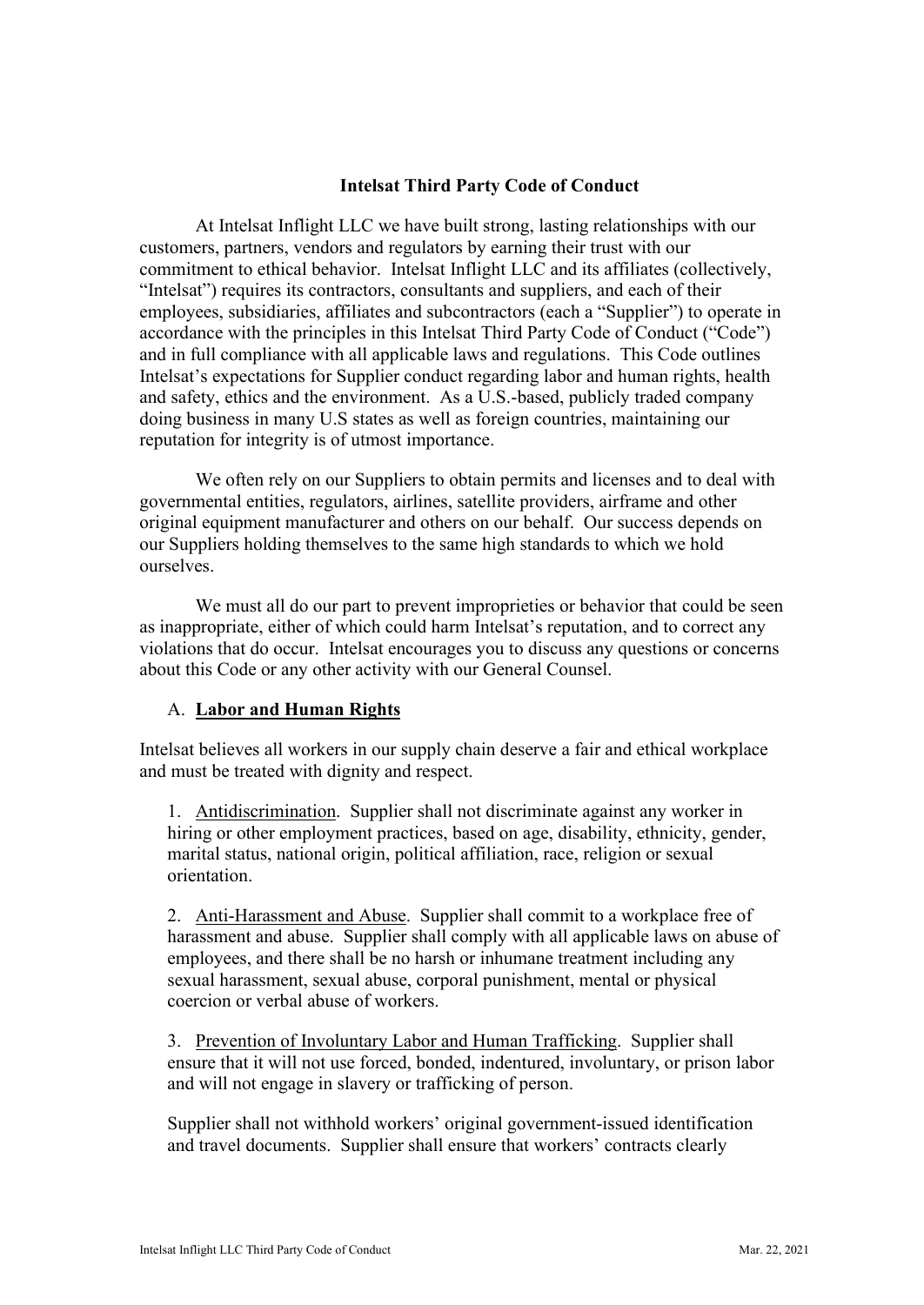convey the conditions of employment in a language understood by the workers. Supplier shall not impose unreasonable restrictions on movement within the workplace or upon entering or exiting company provided facilities.

Supplier shall ensure that any third party recruitment agencies it uses are compliant with the provisions of this Code and law.

4. Prevention of Child Labor. Supplier shall only employ workers who are at least 15 years of age or the applicable minimum legal age, whichever is higher.

5. Working Hours. Supplier shall comply with all applicable work hours and overtime laws.

6. Wages and Benefits. Supplier shall ensure that all workers receive at least the legally mandated minimum wages and benefits. Supplier shall comply with all applicable wages and benefits laws.

7. Freedom of Association. Supplier shall comply with all applicable laws on freedom of association and collective bargaining. Supplier shall freely allow workers to associate with others, seek representation and join (or refrain from joining) organizations of their choice.

## B. **Health and Safety**

Worker health, safety and well-being are important to Intelsat. Supplier shall provide and maintain a safe work environment and integrate sound health and safety management practices into its business. Supplier shall comply with all applicable local and national health and safety requirements and shall ensure that the following requirements are met:

1. Occupational Health, Safety and Hazard Prevention. Supplier shall identify, evaluate and manage occupational health and safety hazards through a prioritized process of hazard elimination, engineering controls and/or administrative controls. Supplier shall provide workers with job-related, appropriately maintained personal protective equipment and ongoing safety training.

2. Emergency Prevention, Preparedness and Response. Supplier shall implement emergency plans and response procedures including: emergency reporting, employee notification and evacuation procedures, worker training and drills, appropriate fire detection and suppression equipment, adequate exit facilities and recovery plans.

3. Incident Management. Supplier shall have a system for workers to report health and safety incidents, as well as a system to investigate, track and manage such reports. Supplier shall implement corrective action plans to mitigate risks, provide necessary medical treatment and facilitate workers' return to work.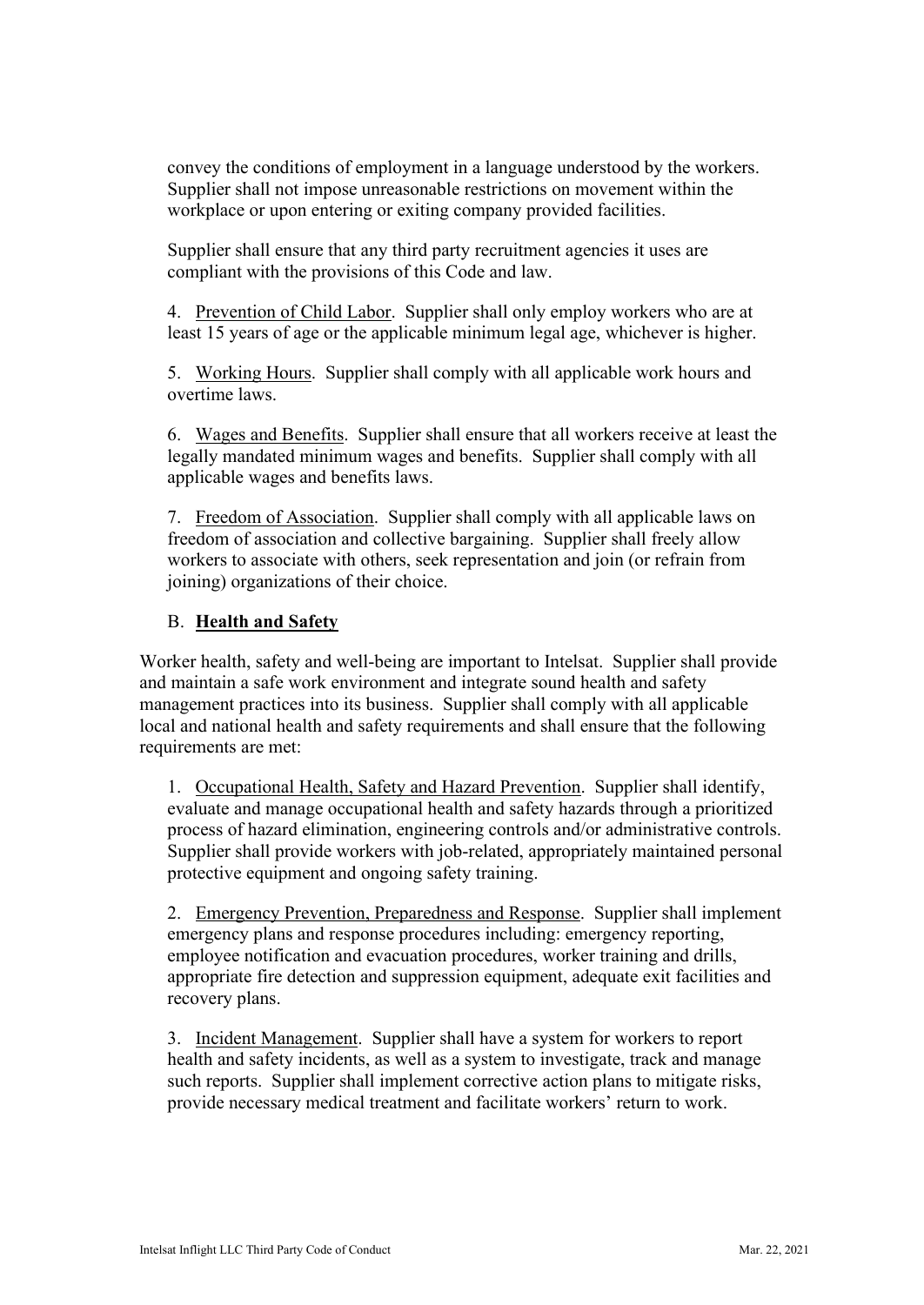4. Ergonomics. Supplier shall identify, evaluate and control worker exposure to physically demanding tasks such as manual material handling and heavy or repetitive lifting, prolonged standing and highly repetitive tasks.

5. Working and Living Conditions. Supplier shall provide workers with access to clean toilet facilities, potable water and sanitary food preparation, storage and eating facilities. Worker dormitories or other housing provided by Supplier or a third party shall be clean and safe and provider reasonable living space, hot water for bathing and adequate heat and ventilation.

# C. **Ethics**

Intelsat expects the highest standards of ethical conduct in every aspect of Supplier's operations.

1. Business Integrity. Intelsat has a zero tolerance policy for bribery. Bribes, kickbacks, "special favors," and other unethical practices will not be tolerated.

Our Suppliers, may not, directly or through third parties, offer, give, promise, authorize or accept any improper payments, gratuities, gifts or anything of value in order to obtain or retain business, to obtain an improper advantage, or which might otherwise cast an appearance of improper conduct on Intelsat. There is no exception for small amounts. Remember that even appearing to engage in such activity can expose Intelsat and you to criminal liability.

**Special Considerations relating to government licenses, permits and approvals.** Special care must be taken when dealing with public officials who have or may have the power to influence the grant of licenses, permits or regulatory approvals relating to Intelsat's business.

A "Public Official" is:

- Any elected official, officer or employee of a government (national, provincial or municipal) or any department, agency or instrumentality thereof, including any judicial, legislative or administrative official, (whether elected or appointed) and any person acting on behalf of such person or exercising a public function;
- Any official of a political party;
- Any candidate for political office;
- Any employee, officer, agent or other representative of a state-owned or state-controlled entity (which includes many foreign airlines);
- Any officer, employee or agent of a public international organization (such as the United Nations, the World Bank, the International Civil Aviation Organization or the International Telecommunications Satellite Union); and
- Close relatives of the same.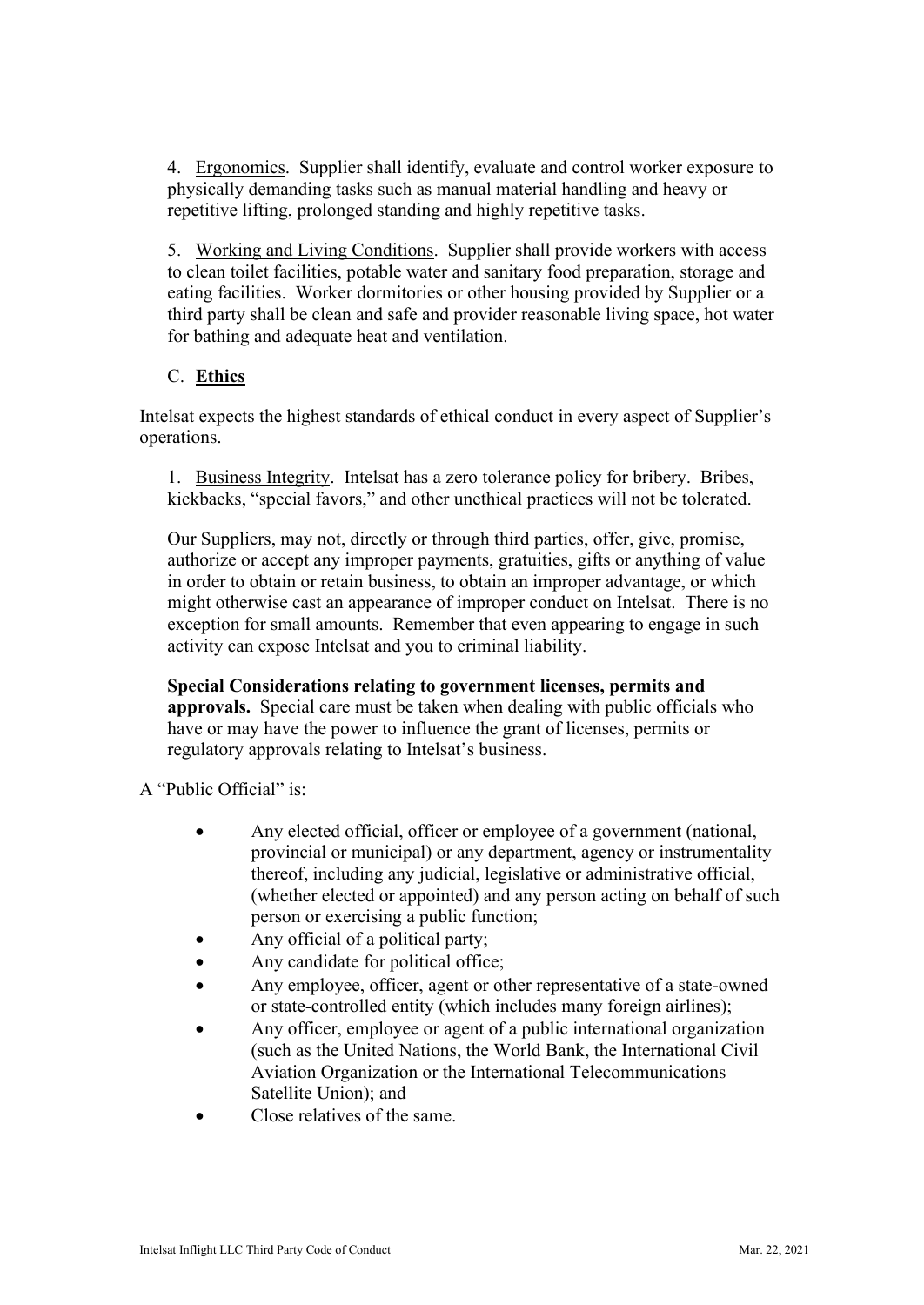Any benefit conferred on employees, agents or officers of a body with the power to grant a license or permit creates the appearance of impropriety. Intelsat's Suppliers must not (either directly or through a third party) offer, promise or give anything of value to officials or employees of government agencies or departments before which an application for regulatory approval or other licenses, permits or approvals is pending or immediately following the grant of an approval, license, permit or approval by that agency or department. Meals incidental to business meetings and token festival gifts of nominal value are permitted, but discouraged. Such meals or festival gifts may only be provided when they are permitted by the relevant government agency. Even when permitted, they must be rare, comport with local standards of the industry and must in no event exceed US\$75 per person during the pendency of any application over which the recipient might have influence.

All payments of regulatory fees, application fees, permits costs and similar expenses must be made by check or wire and must not be paid in cash.

**Expediting Payments.** Expediting payments (also known as grease money or facilitating payments) are payments made to speed up performance of a routine government action. These payments are illegal in most countries. When providing services on behalf of Intelsat, you may not make expediting payments to Public Officials on behalf of Intelsat. This is true regardless of any industry or local practice.

**Gifts, Meals and Entertainment Expenses Best Practices.** The following best practices are for Intelsat's Suppliers to hold themselves to the same standards expected by the Intelsat relating to dealings on behalf of Intelsat. When dealing with Public Officials who have or could have influence over licenses, permits or approvals, the following considerations relating to government approvals, licenses, permits and approvals (above) must be adhered to.

Gifts and entertainment that might be seen as influencing business decisions must not be offered, given or accepted. Gifts of cash, cash equivalents, gifts of significant value (or which appear to have significant value) or gifts indicative of preferential treatment must not be given. Except of gifts of nominal value bearing the Intelsat logo, all gifts to Public Officials require prior approval from Intelsat. Meals and entertainment must not be lavish, or appear lavish, and must not take place in an inappropriate setting that would cast Intelsat or its partners into disrepute. Special care should be taken to ensure that any gift, meal or entertainment to a Public Official is (and appears to others to be) reasonable, appropriate and for a legitimate business purpose.

**Books and Records.** Suppliers must ensure that their accounting practices meet the highest standards of accuracy and completeness. In particular, all payments and expenses incurred on behalf of Intelsat must be accurately recorded and fully documented, regardless of whether reimbursement from Intelsat will be sought. Records should never be concealed, altered or destroyed for an improper purpose.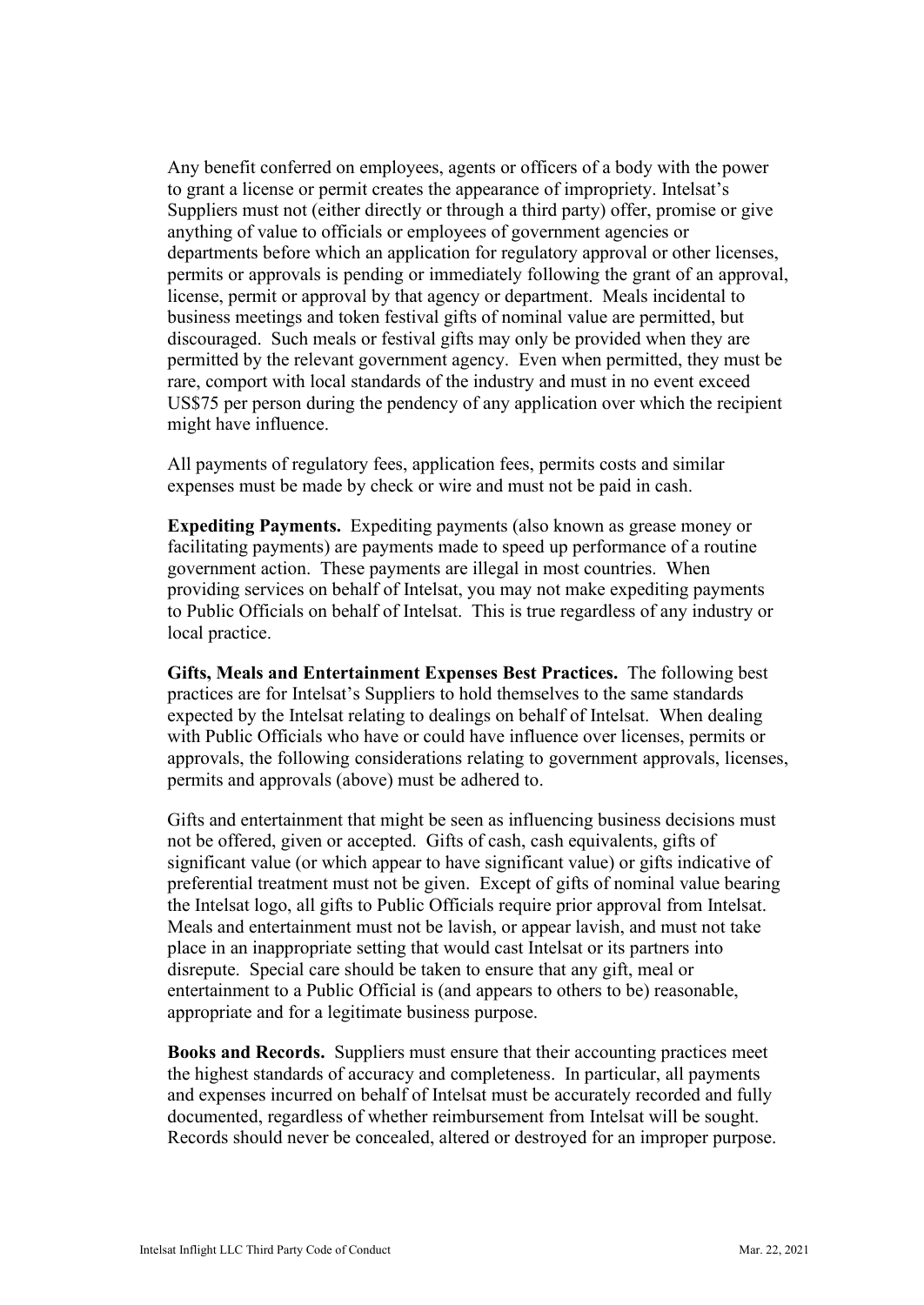All accounting records and reports must be prepared in accordance with the accepted accounting principles applicable to the Supplier.

**Policies and Procedures.** Suppliers must represent that they have policies and procedures in place that comport with this Code. In addition, Suppliers must provide copies of this Code to key employees who will be working on Intelsat's behalf.

Suppliers must have an officer who is charged with ensuring compliance by employees with this Code.

If, and as required by one of Intelsat's airline partners, it may be necessary for Suppliers to comply with such airline's code of conduct.

**Third Parties.** Third parties must not be used in an attempt to avoid compliance with this Code.

**Sub-contractors.** Suppliers must not engage sub-contractors without:

- Obtaining written approval from Intelsat;
- Conducting diligence to ensure that the potential sub-contractor has a reputation for integrity and can abide by this Code; and
- Providing a copy of this Code to sub-contractors and obtaining commitments from sub-contractors to abide by this Code.

2. Disclosure of Information. Supplier shall accurately record information related to its business activities, labor, health and safety and financial situation and shall disclose such information, without falsification or misrepresentation to all appropriate parties.

3. Protection of Intellectual Property. Supplier shall respect intellectual property rights and safeguard customer information. Transfer of technology and knowhow shall be done in a manner that protects intellectual property rights and are in accordance with the most stringent information protection requirements under any applicable agreement between Intelsat and Supplier.

4. Compliance with Standards of Fair Business, Advertising and Competition. Supplier shall uphold standards of fair business, advertising and competition. Appropriate means to safeguard customer information will be available and utilized in accordance with the most stringent information protection requirements under any applicable agreements between Intelsat and Supplier.

5. Whistleblower Protection and Non-Retaliation. Supplier shall provide an anonymous complaint mechanism for managers and workers to report workplace grievances. Supplier shall protect whistleblower confidentiality and prohibit retaliation.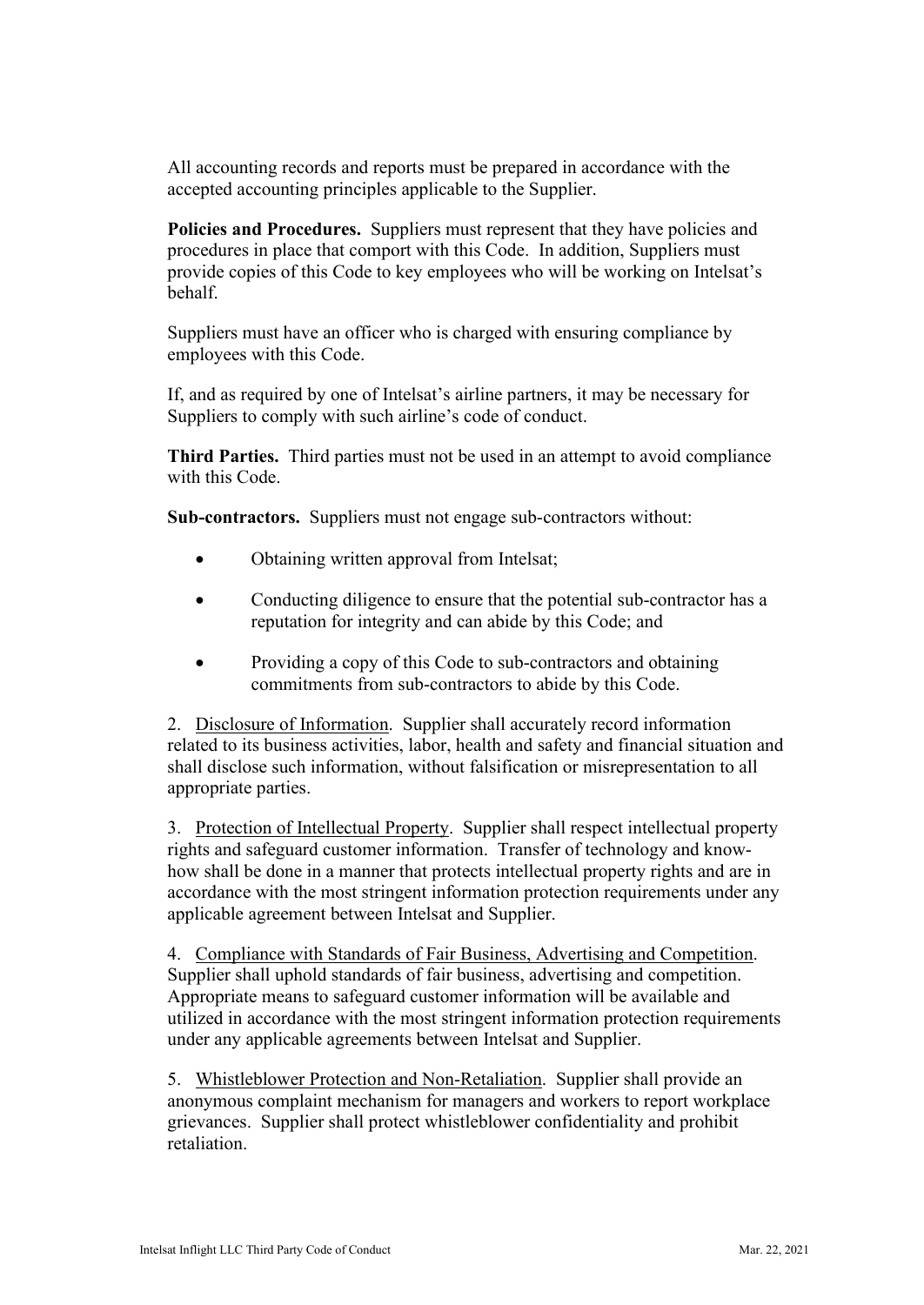6. Insider Trading. Supplier will treat all information relating to Intelsat's business, or to its customers and vendors, as confidential. In particular, "insider trading" is expressly prohibited and confidential information must not be used for personal gain.

7. Conflicts of Interest. Supplier will disclose to Intelsat any situation of a material conflict of interest. Supplier will also disclose to Intelsat information about any of Supplier's employees having a material interest of any kind in Intelsat's business or any other kind of economic ties with Intelsat.

8. Responsible Sourcing of Minerals. Supplier shall exercise due diligence, in accordance with the OECD Due Diligence Guidance for Responsible Supply Chains and Minerals from Conflict-Affected and High-Risk Areas, on its entire supply chain with respect to the sourcing of all tin, tantalum, tungsten and gold contained in its products, to determine whether those metals are from the Democratic Republic of the Congo ("DRC") or any adjoining country and, if so, to determine whether those metals are directly or indirectly financed or benefited armed groups that are perpetrators of serious human rights abuses in the DRC or an adjoining country. Countries that adjoin the DRC are Angola, Burundi, Central African Republic, the Republic of Congo, Rwanda, South Sudan, Tanzania, Uganda and Zambia.

### D. Environment

Intelsat is committed to protecting the environment and promoting environmental responsibility. Supplier shall develop, implement and maintain environmentally responsible business practices.

- 1. Hazardous Substance Management and Restriction. Supplier shall implement a system to identify, manage, reduce and dispose of hazardous substances in a responsible manner.
- 2. Non-Hazardous Waste Management. Supplier shall develop a process that identifies, manages, reduces and disposes of or recycles non-hazardous waste.
- 3. Wastewater and Solid Waste. Supplier shall identify, monitor, control and treat wastewater and solid waste produced by its operations.
- 4. Environmental Permits and Reporting. Supplier shall ensure that it obtains and maintains all required environmental permits, approvals and registrations.
- 5. Pollution Prevention and Resource Reduction. Supplier shall reduce energy, water and natural resource consumption by implementing conservation and substitution measures.
- 6. Air Emissions Management. Supplier shall identify, monitor, control and treat air emissions prior to discharge.